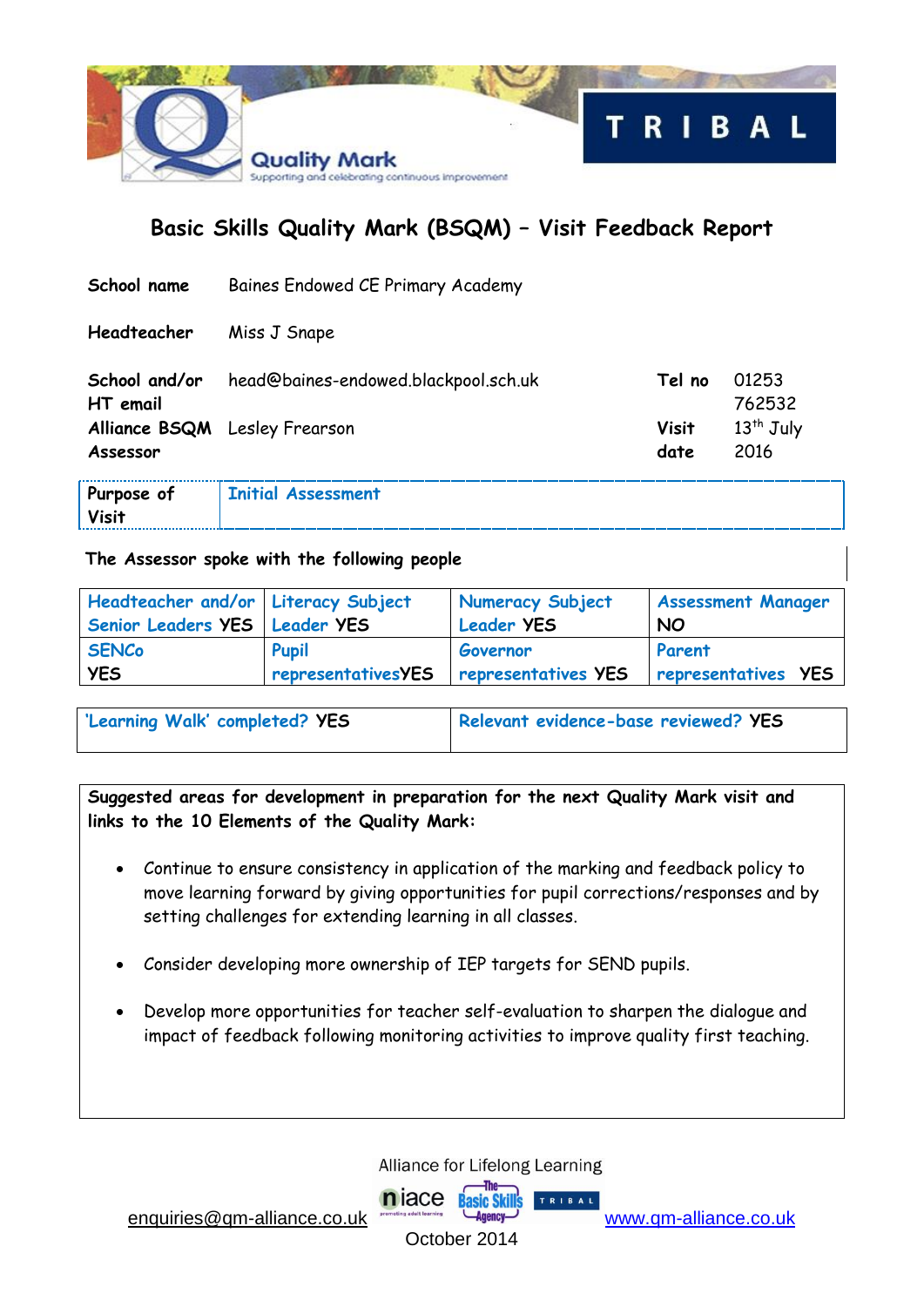## Step 1: Elements 2,3,1,& 10

The school has impressive and detailed systems, understood by all, for monitoring the work of the school in basic skills which translate into improvements impacting on all pupils: the most vulnerable, those with SEND, through to the most able; all groups are considered. Assessment data is used exceptionally well to track all learners which promotes systematic scrutiny of cohorts, groups and individuals by all levels of staff through regular pupil progress meetings led by senior leaders and subject leaders. This then impacts on appropriate teacher planning, deployment of support staff and pupil targets. In short, it 'touches' everyone and promotes the best opportunity for every child to progress.

From reception onwards, pupils have targets to direct next steps in learning. They are increasingly involved in self and peer assessment and older pupils acknowledged how marking and feedback supported their learning and progress.

The strategic direction for improvement of basic skills, informed by focused monitoring and penetrating self-evaluation, is led by the headteacher, senior leadership team, governors, MAT Lead and LA SIP through regular Focus Meetings and Governor meetings to evaluate SDP/RAP and improvements in identified key areas. When compared with national and local data, standards of attainment and progress in basic skills at Baines have improved over the past few years to near national and local with the school performing better than the local schools in their MAT this year within the new assessment systems introduced nationally.

#### Step 2: Elements 4&5

The attention to underattainment/underachievement commands a high profile across the school in all ability groups, including the most able. Tracking and regular pupil progress meetings result in highly focused support and interventions, flexible to meet the needs of pupils at any given point in their development. Pupil premium funding supports a range of needs including acquisition of basic skills through appropriate interventions, supported by social and emotional development.

Those with SEND have their very specific needs met through finely targeted IEP objectives, shaped by parents and pupil views, which inform teacher planning at appropriate points. A wide range of external agencies work closely and regularly with the 2 SENCOs to support the various needs presented. Vulnerable pupils and their parents, supported by well –trained TAs to build self-esteem, are successfully engaged in the Achievement for All (AFA) programme which is having a very positive impact on the acquisition of basic skills.

## Step 3: Elements 6,7,& 8

The SDP, closely linked to Performance Management, informs the CPD programme for both teachers and TAs, which includes staff meetings, courses, team teaching observations, online learning and school to school opportunities. As maths has been a high priority, one teacher is now MAST trained and is continuing to complete a Masters degree in maths. The impact of this can be seen in the high maths results this year and progress seen through internal

Alliance for Lifelong Learning

TRIBAL

[enquiries@qm-alliance.co.uk](mailto:enquiries@qm-alliance.co.uk) [www.qm-alliance.co.uk](http://www.qm-alliance.co.uk/) 

October 2014

niace Basic Skill's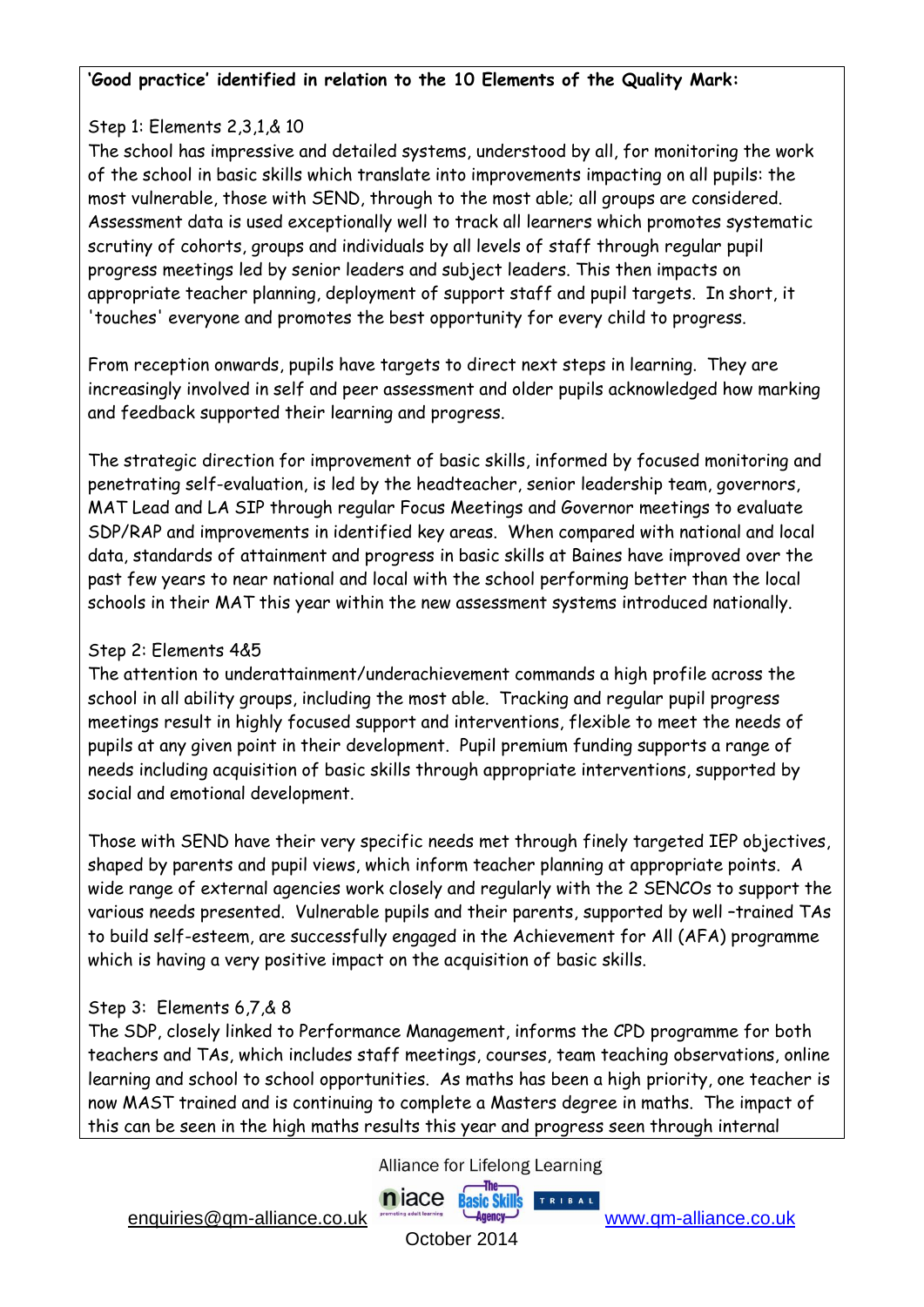tracking. Leadership programmes have been completed by middle and senior leaders and all CPD is evaluated for impact on personal learning and how this contributes to the learning of others in school.

Teachers' planning in basic skills demonstrates appropriate learning through phases, anchor tasks, teaching for fluency, differentiated tasks etc which are all impacting on engagement and skill acquisition. Formative assessment is used to reshape plans as appropriate to meet the needs of groups and individuals. TAs are valued and the school recognises the significant impact they have on learning and personal development. They are well-trained to meet the changing needs of the school, have Performance Management targets and are an integral part of the teaching team.

The Lesson Study approach demonstrates the impact of sharing expertise and knowledge on improving teaching, increasing teaching approaches and learning styles as observed during the learning walk. The learning environment clearly supports and scaffolds learning in English and maths on working walls, as well as celebrating pupils' work in a variety of displays. Resources for basic skills are effective in supporting learning as evaluated by subject leaders. The library and reading schemes have been improved with book banding to ensure progression in reading. Maths resources eg Numicon and a new maths scheme, are a recent addition with evidence of ICT being used effectively to support basic skills in all classes.

Monitoring and evaluation by senior teachers and English or maths subject leaders, is very robust and regular. For example, fortnightly learning walks with a specific focus highlight '2 stars and a wish' during feedback with a follow up visit to ensure the wish is acted upon. Good practice observed is shared at staff meetings/department meetings. External monitoring by LA, SIP and other schools also contributes to improvements in teaching and learning. Governors receive frequent, detailed reports so they have a clear picture of the quality of teaching and learning in the school.

#### Step 4: Element 9

Parents interviewed were chosen as their children were more able to assess that the school was effective in engaging and challenging this group to reach their potential. All parents, from both key stages, confirmed that the children's ability had been identified early and described the challenges set in homework which their children enjoyed. One parent noted that her child did not always have 'ticks' in her books so knew she was being stretched. Homework was always marked and some parents explained that response marking was very popular and encouraged their children to 'have another go'. Some were aware of the development of thinking skills and of deepening learning. All were extremely enthusiastic about programmes available on the website, especially for maths, which allowed children to move at the appropriate level and extend their skills. Workshops held by the school were welcomed so that they could support at home and they recognised that many events, such as Book at Bedtime, encouraged more parents to read to their children. Extra-curricular clubs also reinforced learning in basic skills, including provision for high ability pupils.

Parental questionnaires gave a positive picture with most saying they were well informed of

**n** jace

Alliance for Lifelong Learning

**Basic Skills** 

TRIBAL

[enquiries@qm-alliance.co.uk](mailto:enquiries@qm-alliance.co.uk) [www.qm-alliance.co.uk](http://www.qm-alliance.co.uk/) 

October 2014